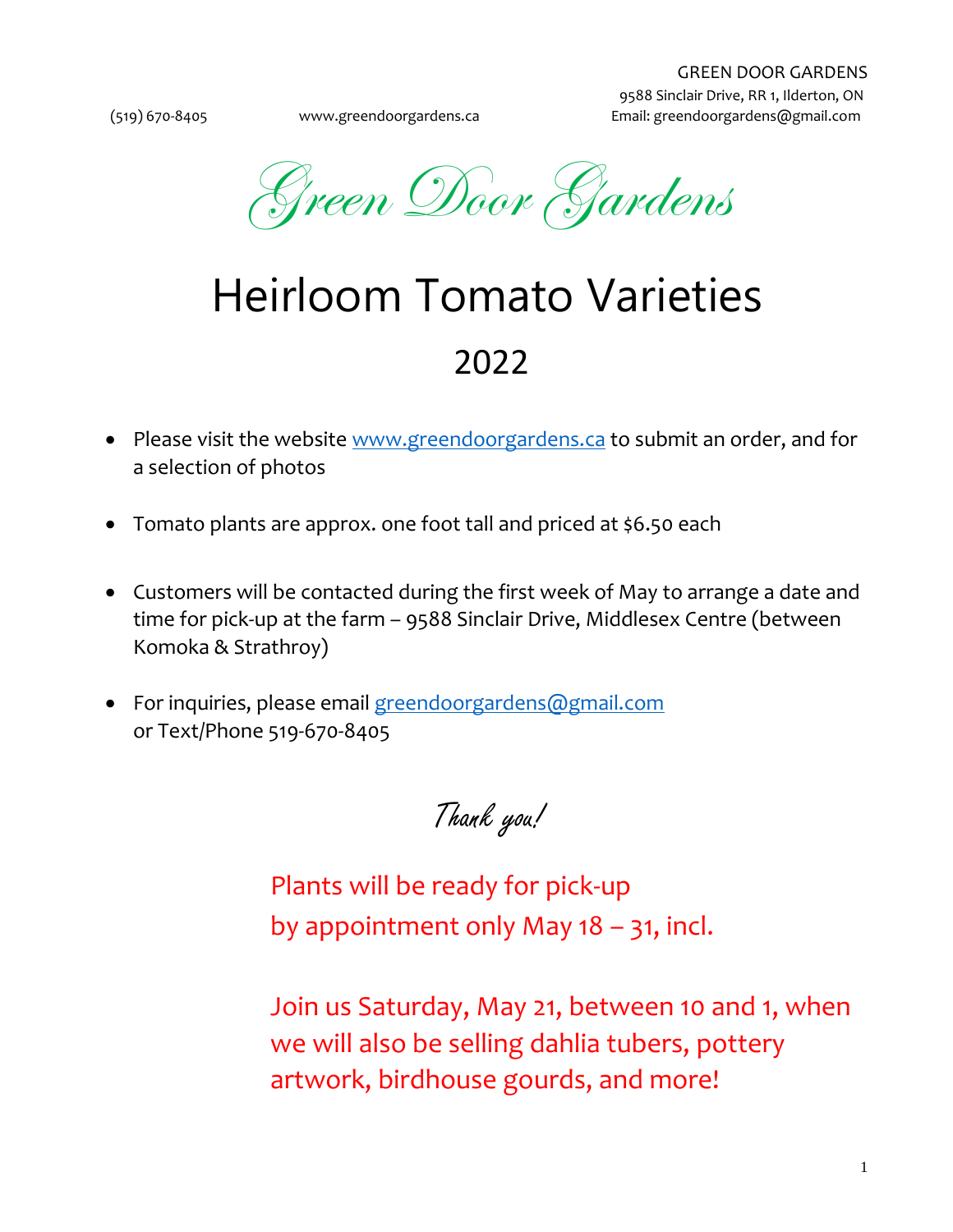

**Black Cherry** - Deep purple to mahogany-brown cherry tomatoes, 1 inch in size. An abundant producer, yielding loads of sweet flavoured fruit that is beautiful to mix with other cherry tomatoes. The plants are large and sprawling and are early producers.

**British Breakfast -** A very prolific variety that is popular in the British Isles. Produces large oval cherry tomatoes that are very mild tasting.

**Camp Joy** – a.k.a. **Chadwick Cherry**, is a compact plant bearing loads of 1-inch red, smooth fruit. Disease resistant. No staking required. A very early variety that suits *small gardens and planters*.

**Currant, Red -** A semi-wild relative of tomatoes known as 'teaspoon' tomatoes because they are so small. They originate from South America and have intense flavour and tiny fruit that is wonderful in a salad, or as a snack for children.

**Currant, Yellow –** See description for Red Currant. A sweeter version of the same!

**Gardener's Delight -** The largest red cherry tomato that I offer, this variety bears red fruit that is slightly smaller than a golf ball and is loaded with sugary sweet flavour. Good yields in clusters of 6-12. *Grows well in pots*.

**Green Grape -** A productive bush tomato originally developed by the Tater Mater Seed Co. The 1-inch yellowish green fruits are borne in clusters that resemble grapes. They are delicious, juicy and mild and make a wonderful contrast in salads. When ripe the fruit has green shoulders and a golden/green flesh.

**Lemon Drop –** My *favourite* yellow cherry tomato, this variety is juicy and low in acid. An early and vigorous producer with excellent disease resistance. Makes a lovely contrast in salads when combined with green, red and dark cherry tomato varieties.

**Peacevine –** This early red cherry variety has a high level of gamma-amino butyric acid, a body sedative that calms jitters, lending to its name. In a study by Rutgers University, this variety was also found to have the highest Vitamin C content among 30 varieties of cherry tomatoes that were analyzed. A delicious, smaller cherry variety on my '*Favourites'* list year after year.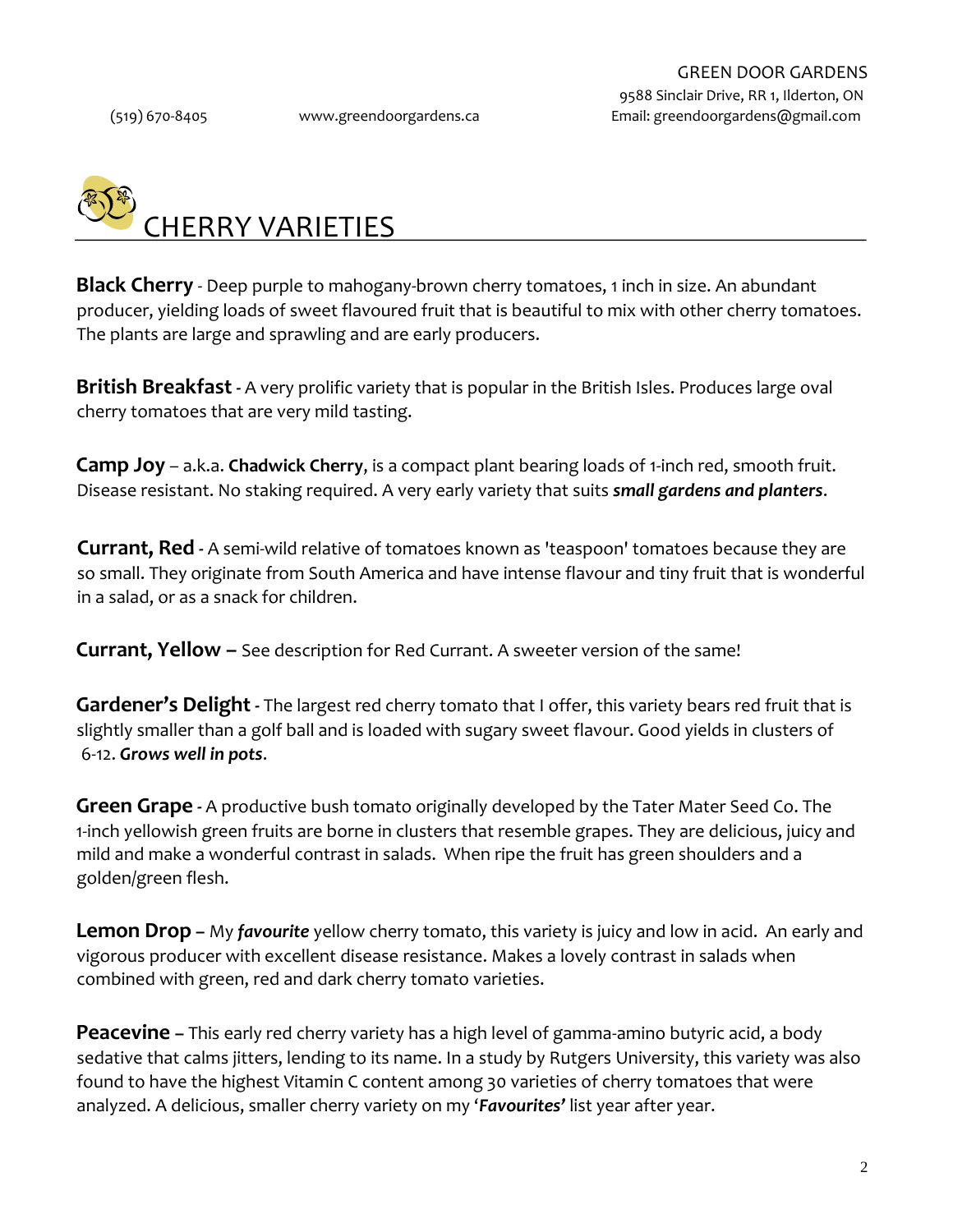**Peking Panda** – for those who love Yellow Pear tomatoes, this earlier variety bears yellow pearshaped fruit that is crack-resistant and also low in acid. The plant is bushier and more productive.

**Purple Bumblebee** – A companion to Sunrise Bumblebee, this variety has a rich colour and beautiful brownish-green streaks.

**Red Fig** – Popular in America since the 18<sup>th</sup> century, this rare variety bears 1  $\frac{1}{2}$  inch, pear shaped fruit. The fruit is considered sweet and tasty.

**Red Pear** – From the early 1800's, this variety is a hit if you love climbing tomato plants. Customers claim that this one has reached their eavestrough! The small red, pear-shaped fruit is very pretty in salads.

**Riesentraube** – Pre-1856, this rare German heirloom, which translates as "giant bunch of grapes" grows in clusters of 20 – 40 one-inch fruit that has an interesting pointed tip. The tomatoes are red and mild-tasting and the plant is very bushy and productive.

**Sunrise Bumblebee –** This large oblong cherry tomato is a blend of reds and oranges, inside and out, and is sweet, juicy and fruity in taste. An excellent producer (and companion to Pink Bumblebee and Purple Bumblebee varieties).



**Black from Tula** –This is one of the largest Russian heirlooms, from Tula. A midseason variety that bears 3-4 inch fruit that is somewhat flattened, and purple-black with deep green shoulders. Described as slightly salty, rich and smokey tasting.

**Black Zebra –** A very unique looking fruit with tender and dark coloured flesh with jagged green striping. The foliage is very bushy and compact, ideal for small places. Identical to Green Zebra in growth habit but stronger tasting.

**Bonny Best** - A popular favourite that hails from 1908, produced by the Bonnie Plant Farm. This mid-season variety is a dual-purpose tomato that produces an abundance of smooth, round red fruit, ideal for both eating and canning.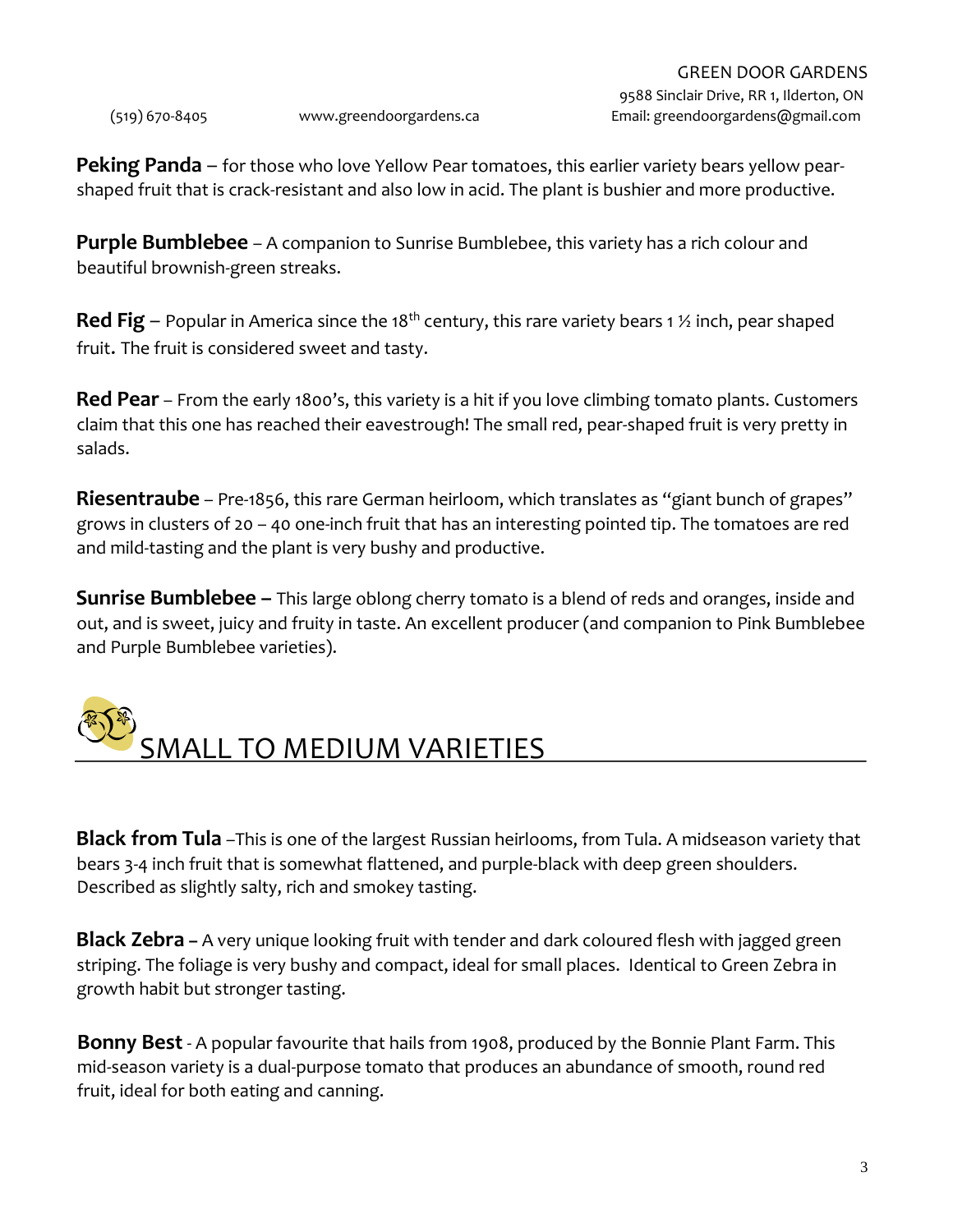(519) 670-8405 www.greendoorgardens.ca Email: greendoorgardens@gmail.com

*NEW!* **Carmello –** A later variety that bears smooth, round, 2 – 3 inch red and yellow fruit. It has small seed cavities and a meaty interior, and is crack resistant.

**Clint Eastwood's Rowdy Red –** Named after the famous actor, this variety was developed for disease resistance and intense flavour. The tall plant produces 2-inch, deep red, round fruit with a subtle point at the end. The flesh is firm and juicy with plenty of acidity, making it ideal for cooking and canning.

**Dad's Sunset** – Another *favourite* that bears clusters of smooth, medium-sized, golden orange fruit on a very compact, bushy plant. Slightly tart and juicy with small seed cavities and few seeds. Good disease resistance.

**Double Rich** – For those who love a small luncheon tomato, this variety bears smooth red fruit that is noted for containing twice the amount of vitamin C as other tomato varieties.

**Early Wonder** – A *determinate* variety introduced by the Burgess Seed and Plant Co, in 1950. This is an extra-early compact variety that bears a generous crop of dark pink, smooth and round fruit. Perfect for shorter growing seasons, and *container* gardening.

**German Lunchbox** - This vibrant pink tomato is the size of a small egg, and is described as 'sugar sweet'. Perfect for packing in lunches or adding to salads.

**Glamour** – a very popular mid-season variety. Bears strong, medium to large red, firm fruit with good taste and crack tolerance. Ideal for slicing and canning.

**Green Zebra** - Developed in 1985 by tomato breeder Tom Wagner, this is an unusual tomato. The 2-inch round fruit ripens to a yellow-gold with pale green zebra-like stripes. A great tomato for brightening up salads and other tomato dishes, with a very mild flavour. (Also see Black Zebra)

**Harbinger** – Introduced in 1910 and favoured by tomato enthusiasts for its cold weather tolerance and very *early* yields. Bears small, smooth red fruit.

**Japanese Black Trifele** – This unique heirloom of Russian descent bears dark red fruit with green shoulders, and is shaped like a small pear. The plant is compact, reaching about 4 feet in height, and has potato leaf foliage. It is an attractive addition to the plate, especially when sliced and fanned out, drizzled with olive oil and sprinkled with basil. Crack-resistant.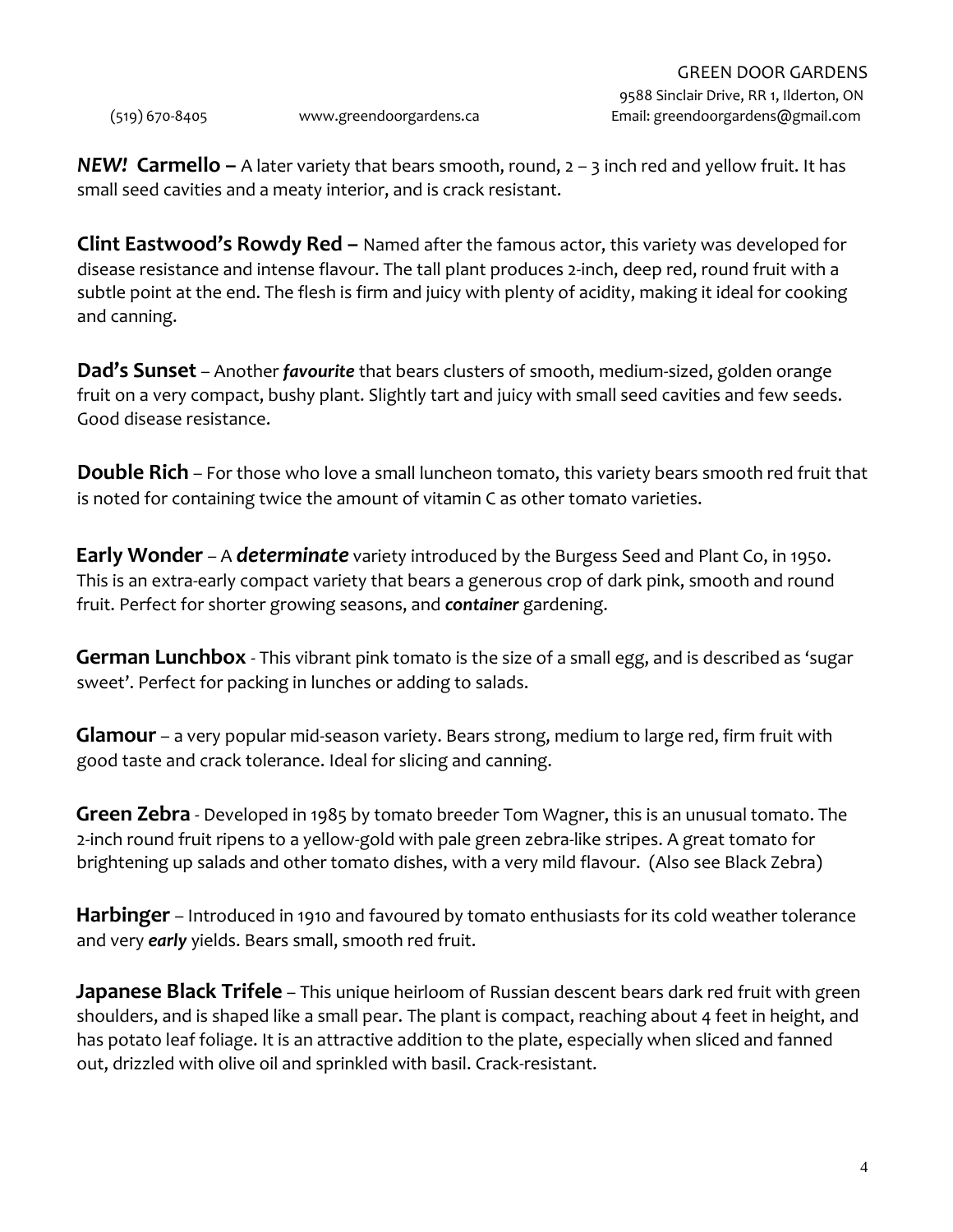**Jaune Flammé** –This heirloom from France bears abundant and early crops of deep orange, small fruit that is smooth, juicy and delicious. This has been a *favourite* at farmers' markets since the late 1990's and is excellent for fresh eating, roasting or drying.

**Lime Salad –** This variety bears small greenish-yellow fruit bursting with juicy, tart flavour, on a very compact plant. An excellent contrast in salads, and ideal for growing in pots or small gardens.

**Longkeeper** – It is a real treat to be able to harvest tomatoes at season's end and know that you can continue to enjoy them for weeks. The fruit is 3-5 oz and bright red. Pick before frost when green or slightly blushed and set indoors on newspaper (or wrap individually). The fruit can last up to 3 months.

**Marmande –** a pretty red variety that bears 10 – 16 oz, slightly flattened and lightly ridged fruit. Excellent for market production or canning, this variety is described in catalogues as having "… a full spectrum of delicious complex flavours". I find it to be slightly salty and juicy, a delicious addition to salads.

**Midnight Select –** A rare heirloom that bears purple to black fruit with a red interior. The plants reach about 4 feet high and the productive fruit is borne in tresses of 6. Fruit is best picked when the tops turn black and just before the flesh begins to soften.

**Moneymaker** – An incredibly reliable tomato from the 60's and 70's, this variety bears abundant clusters of small, round, red fruit. A rare old English heirloom that grows very well in hot, humid climates. Excellent productivity. Plant is very bushy and requires little staking. If you're looking for a hardy variety that provides a steady supply of tomatoes, this is it!

**Nyagous** - A prolific, rare Russian variety and one of my *favourites*. The beautiful, flawless fruit is smooth and oblong, with brown-green shoulders that streak downward to dark red flesh. Exceptional sweet flavour with meaty flesh that freezes well. A late variety.

**Persimmon –** This 3-5 inch orange fruit has a sweet, fruity flavour and flawless exterior. Plants spread  $3 - 5$  feet across.

**Polish** - A compact 3-4 foot plant that suits a standard tomato cage. It bears few branches but is loaded with beautiful red fruit that resists cracking and disease. Very productive and tolerant of wet weather.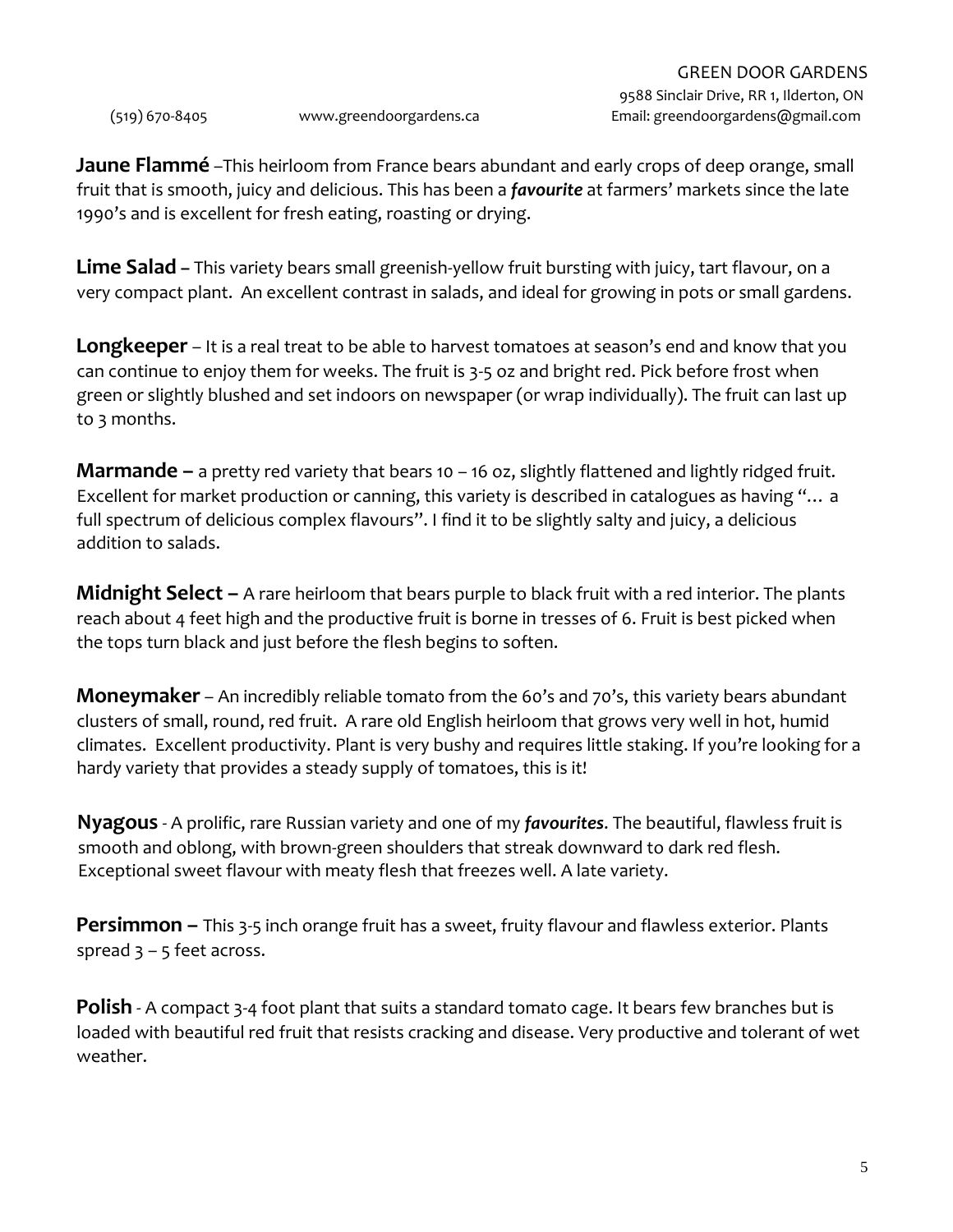**Purple Calabesh** – an unusual variety that has been called the ugliest tomato in the world. The small fruit is heavily ridged and pinkish. Its saving grace is its excellent flavour and ability to tolerate extreme drought conditions. Ideal 'chunked' into salads.

*NEW!* **Rose de Berne –** A mid-season Swiss variety that bears dark pink, medium-sized fruit with a perfect globe shape and smooth, crack-free skin. The fruit is thin-skinned, and the taste is juicy with a 'zingy' flavour. Heavy yielding, and ideal for salads.

**Tigerella** - A highly productive English variety that bears loads of 2-3 inch red fruit with pale greenish-yellow jagged stripes. Very mild tasting. Plant is bushy and doesn't require staking. Attractive in salads.



*NEW!* **Allegheny Sunset –** A mid-season variety that bears 12 – 16 oz yellow/red streaked fruit. Very meaty and heavy, with small seed cavities.

**NEW! Amana Orange –** An early to mid-season variety known for its sweet tangy flavour and excellent production. The giant orange fruit makes a delicious sauce that is low in acid and very tasty!

**Aunt Ruby's German Green -** This fruit weighs up to one lb. and grows in clusters of 2 or 3. It is ripe when it turns light green with a hint of yellow, and has a greenish-pink interior. The fruit is meaty and juicy with a slightly acidic flavour, and has small seed cavities. A delicious tomato, and a beautiful contrast when combined with yellow and red varieties.

**Believe It or Not** – This popular variety bears huge pinkish-red beefsteak fruit with tender, juicy and meaty flesh. A smooth-shouldered slicer with excellent flavour.

**Berkeley Tie Dye Green –** A very attractive, large slicing tomato with red and yellow striping on greenish fruit. The thick interior flesh is dark, streaked with red and yellow, and has very few seeds. It is described as acidic and spicy sweet. Fair to good production, this variety would suit those who prefer a smaller harvest.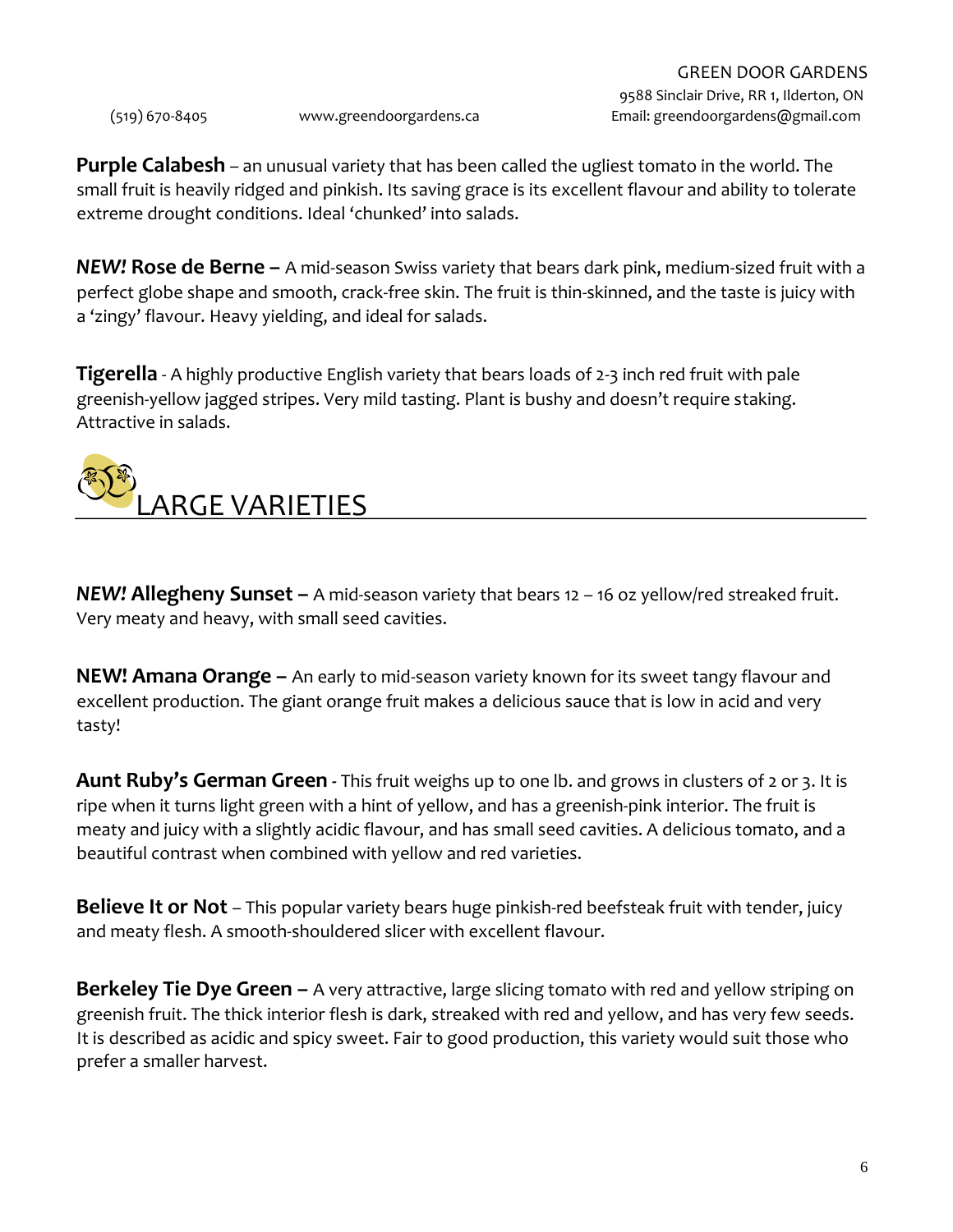**Big Rainbow –** This mid-season variety is one of the prettiest bi-coloured tomatoes, producing fruit up to 2 lbs. The flavour is delicious and sweet, with low acid. The yellow fruit is streaked with red, from the exterior to the flesh.

**Black Krim** – Originally from the Isle of Krim on the Black Sea, this rare tomato produces large, maroon fruit with deep green shoulders. Well-loved for its intense flavour, it has been described as smokey or salty in taste and is an attractive slicer. The thin-skinned fruit is prone to cracking in wet weather and is best picked before it fully ripens. Late-bearing.

**Brookpact** – A very early variety that is perfect for those with limited space. Plants are small but produce lots of regular to large red fruit.

**Carbon –** This variety bears large and meaty fruit, and is one of the darker varieties. It is smoothskinned and has a more complex and acidic flavour that is common in darker tomatoes.

**Cherokee Purple** – a late variety believed to have come from Cherokee gardeners of Tennessee pre-1890. Cherokee Purple is a large, slightly ridged variety with a deep rose colour and grows on large vines. The flavour is considered rich and full, and a favourite of heirloomists.

**Dinnerplate** – a beautiful red oxheart-shaped fruit that can reach 1 lb, with great flavour and productivity.

*NEW!* **Golden Danube** *–* This is a mid-season variety that bears huge, golden yellow/orange meaty tomatoes. It's great for slicing or chopping to add colour to salads. The fruit is smooth and slightly ridged.

**Kellogg's Breakfast –** This variety bears 1-lb deep orange beefsteak tomatoes that are thinskinned, meaty and juicy. The fruit has few seeds and has a wonderful sweet, tangy flavour. The juice and inside flesh have the same bright colour as orange juice. Originally bred by Darrell Kellogg, a railway supervisor from Michigan. It makes a delicious tomato soup!

*NEW!* **Marglobe Supreme –** A *determinate* variety, that bears globe-shaped, flawless red fruit that is thick-skinned, sweet tasting and highly productive. An excellent canning tomato.

**NEW! Marvel Stripe Large –** This heirloom treat is originally from the Zapotec people of southern Mexico, and has large, pleated yellow fruit with red striping from the blossom end. Sweet and juicy tasting, with long storage capability. Before frost, place the fruit on newspaper indoors (not touching), and enjoy until the new year!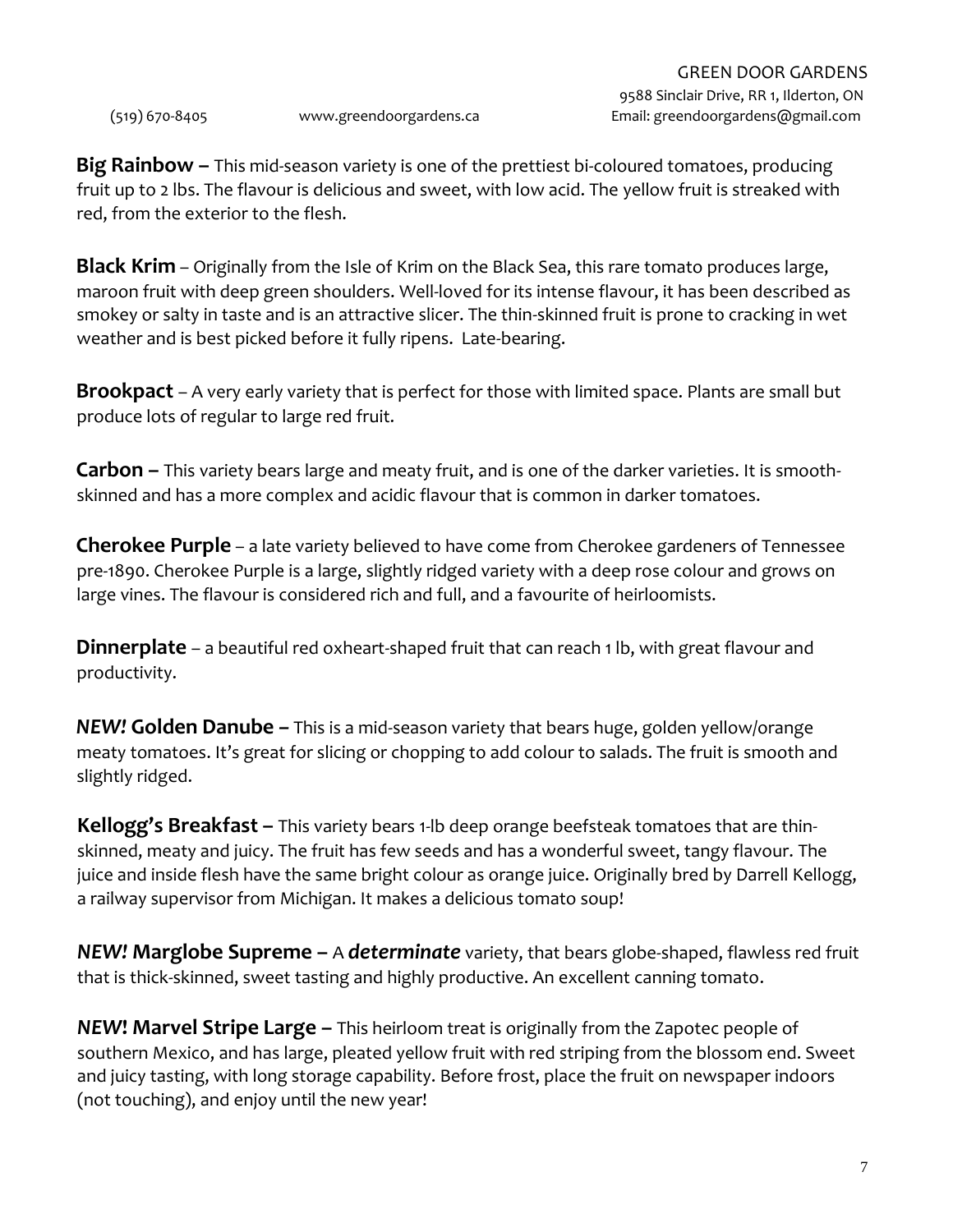**Mennonite** - A popular beefsteak with very small seed cavities. This is an excellent slicing tomato with orange-red flesh, meaty interior and wonderful sweet flavour. It is very disease resistant and tolerant of wet conditions.

**Montreal Tasty** – A smooth, large red slicer that grows well on compact vines and is great for planters or families with room for only one type of tomato.

**Mortgage Lifter**- Also known as "Radiator Charlie's Mortgage Lifter", this variety was developed in West Virginia during the Great Depression. Charlie was an auto radiator repairman who had a radiator repair business at the foot of a steep hill on which trucks would often overheat. He charged \$1 a plant and paid off his mortgage of \$6000 in six years. Gardeners would drive up to 200 miles to buy his famous plants. The large pink fruit has a hint of saltiness and is very tasty – an excellent slicer on a highly productive and disease resistant plant.

**NEW! Mrs. Bot's Italian Giant** – A mid-season, large red beefsteak from the Verieto region of Italy. The fruit is slightly flattened in shape and lightly ridged. A wonderful, full flavour.

**Paul Robeson –** This Siberian heirloom was named after the operatic singer who won acclaim as an advocate of equal rights for Blacks. He was admired worldwide. The dark red fruit with green shoulders is slightly flattened, and has a red flesh interior. The taste is described as earthy with a good acid/sweet balance.

**Pineapple** – A late season beefsteak with beautiful yellow-orange fruit with red streaks on the blossom end. The fruit can reach 1-1/2 lbs in size! Has a sweet pineapple flavour. Popular with chefs and markets.

*NEW!* **Pumpkin –** A mid-season variety that bears huge, tasty heart-shaped fruit that is pinkish in colour. Needs staking and pruning to keep the fruit off the ground.

*NEW!* **Tappy's Heritage –** A beautiful, smooth large red fruit that is globe-shaped. Good disease resistance, great yields and a flawless skin. Very popular with market growers for its reliable productivity, beauty and flavour.

**Watermelon Beefsteak** – This has been a favourite for 100 years, descending from a few mountain families in West Virginia, and was introduced to the market in 1958. The beefsteak fruit is 1- 2-lbs in size, pink with greenish shoulders and is slightly ridged. The flavour is described as "… loaded with deliciously rich, old-time tomato flavors."